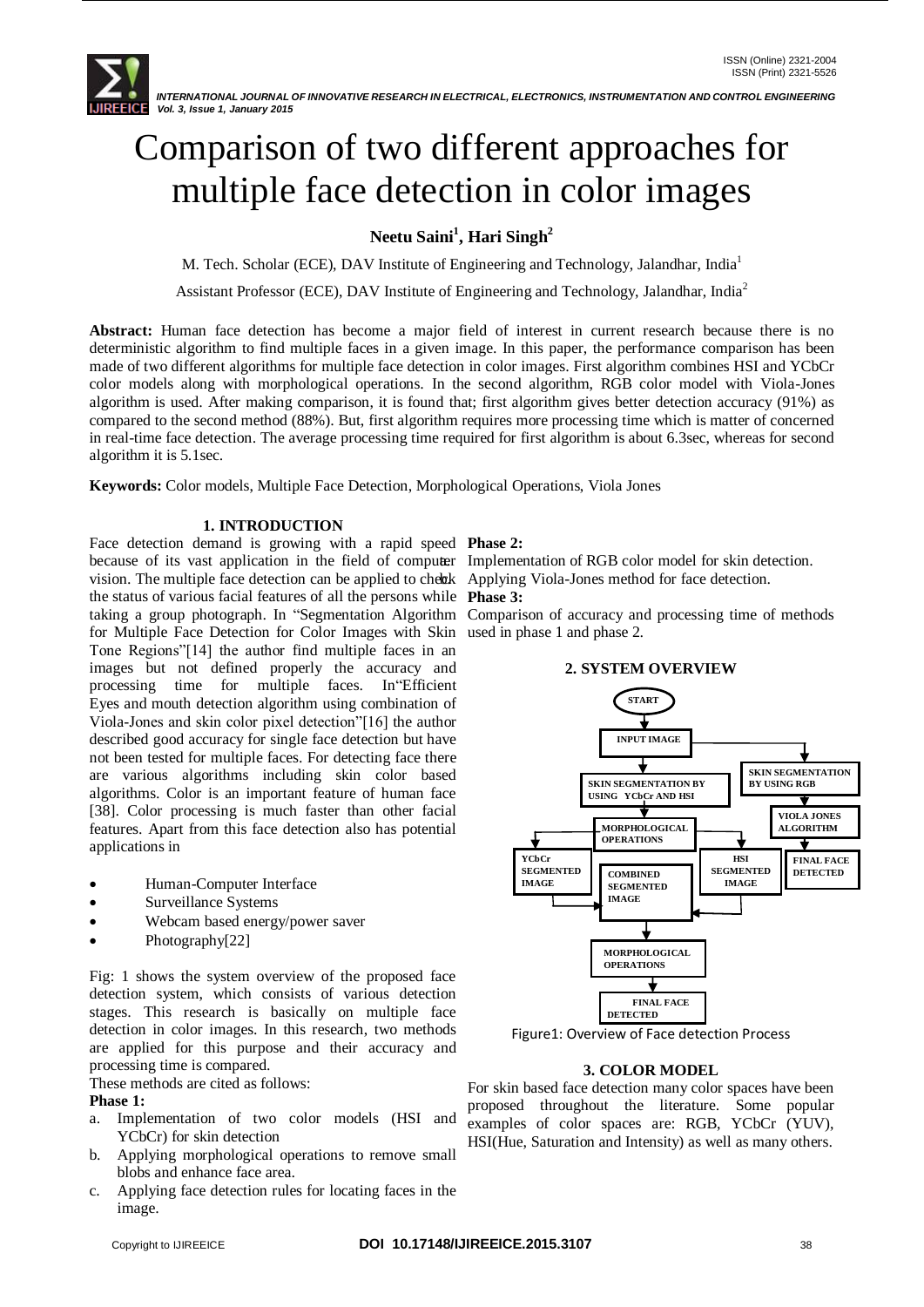**a) RGB Colour Space** In order to detect skin color components. After color segmentation the left over noise following set of rules have been found to be more accurate in the background can smoothened using morphological than other models[3,5].

#### **(**R>95) AND (G>40) AND (B>20) AND

 $(max -min > 15)$  AND  $(|R-G| > 15)$  AND  $(R>G)$  AND (R>B) AND (R>220) AND (G>210) AND (B>170) AND  $(R>B)$  AND  $(G>B)$ 

#### **b) HSI,HSV,HSL(Hue,Saturation,Intensity,Value ,Lightness)**

Hue-saturation based colorspaces were introduced when there was a need for the user to specify color

numerically.It describe color with intuitive values, based on the artist's idea of tint, saturation and tone.Hue defines the dominant color (such as red, green, purple and yellow) of an area , saturation measures the colorfulness of an area in proportion brightness.The "intensity","lightness" or "value" is to the color luminance [3,9,5]. The those windows which do not contain faces [16]. These intuitiveness of colorspace components and explicit detectors constructed from integral image and Haar like discrimination between luminance and chrominance features shown in figure. properties made these colorspaces popular in the works on skin color segmentation. The most noticeable range which was used by algorithm to detect the skin for H value is:

$$
0.05 < H < 0.07
$$

#### **c) YCbCr Colour Space**

This colour space has been defined to meet the increasing demand of digital algorithms in handling video information and has become the widely used

in digital videos. It has three components, two is of chrominance and one is of luminance[3,11].

$$
Y > 80
$$
  

$$
90 < Cb < 130
$$
  

$$
137Cr < 177
$$

#### **4. SEGMENTATION**

Segmentation process of subdividing an image into constituents objects. The objective of segmentation is to change or modify the representation of the image into meaningful and simplified way (easy to analyzed)[14].In the problem of face detection, skin segmentation helps in identifying the probable regions containing the faces as all skin segmented regions are not face regions and aids in reducing the search space[19,21]. Segmentation of an image based on human skin chromaticity using different colour spaces results in identifying even pseudo skin like regions as skin regions. Hence there is a need for further eliminating these pseudo skin regions. After skin like The face detector in Viola Jones method analyzes a subpixels detection convert the segmented image into binary form. The binary image contains skin regions, but don't more rectangles. Each feature gives a single resultant know that, where is human face in segmented image. value which is calculated by subtracting the sum of the Work of next step is to remove non human face skin area white rectangle(s) from the sum of the black rectangle(s) from segmented image, by using morphological operations [16]. Different types of features are shown in Figure 3. [39].

#### **5. MORPHOLOGICAL OPERATIONS**

The color segmentation generates a binary mask with the feature selection. Adaboost is a machine learning boosting same size of the original image. However some regions similar to skin also appear white: pseudo color pixels like weighted combination of weak classifiers[37]. The detector clothes, floors,building etc. [4,5].In addition, pseudo-skin detects the non face area in an image and discards that area pixels are scattered and generate hundreds of connected which results in detection of face area. To discard non face

processing. Hence the open (erode followed by dilate) operation was performed using a structuring element[28].It was observed that the open operation has resulted in huge reduction in the number of small noisy specs. Erode shrinks the selected area and expands the background, whereas dilate operation does the reverse of this[5,19].

#### **6. VIOLA-JONES**

Viola-Jones technique is based on exploring the input image by means of sub window capable of detecting features. This window is scaled to detect faces of different sizes in the image. Viola Jones developed a scale invariant detector which runs through the image many times, each time with different size[18,24].The system architecture of Viola Jones is based on a cascade of detectors. The first stages consist of simple detectors which eliminates only



Figure 2. Integral image construction[16]

The first step of this algorithm is to convert the input image into an integral image. This is done by making each pixel equal to the entire sum of all pixels above and to the left of the concerned pixel. By doing so, sum of all pixels inside any given rectangle can be calculated using only four values.

Sum of the rectangle  $ABCD = D - (B + C) + A$ 



Figure 3. Viola Jones Haar like features[16]

window using features. These features consist of two or Viola and Jones used a simple classifier built from computationally efficient features using adaboost for algorithm that constructs strong classifier through a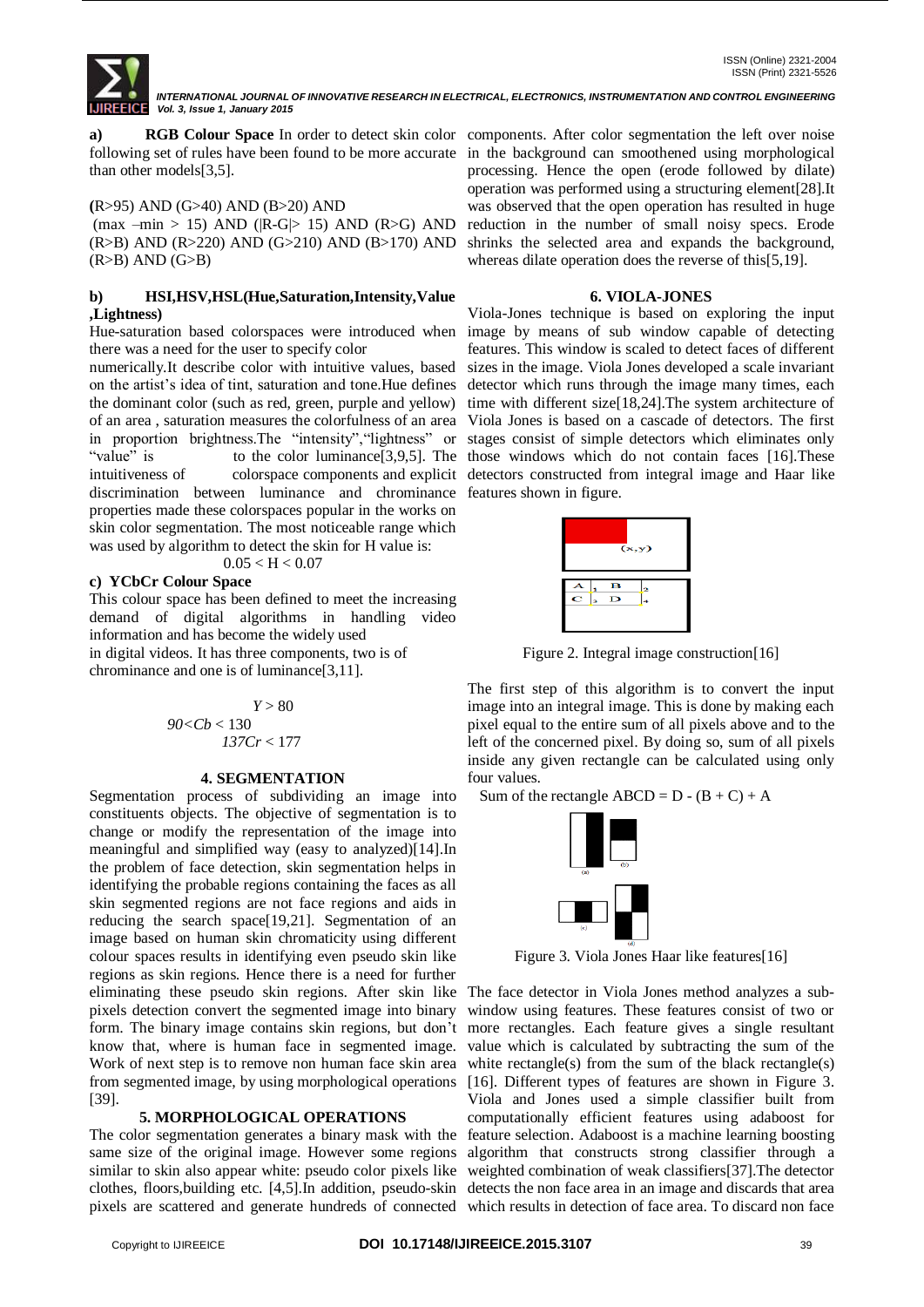

area Viola Jones take advantage of cascading[25,26]. Final stage is considered to have a high percentage of face objects.

#### **7.PROPOSED APPROACH**

The our design consists of three phases. In phase one color model and morphological operations is used for multiple face detection. In second phase skin color pixel detection is used to extract all the entire skin color pixels from the image. Once they are extracted Viola Jones is applied to detect face. This increases efficiency of Viola Jones techniques and decreases processing time. In third phase compare the parameters ie. Accuracy and processing time of these two algorithms.

**(a)Color Models and Morphological Operations:** In this step a combination of colour spaces to identify the skin pixels for good segmentation is used.As all the skin segmented regions are not face regions, each segmented region is passed through a face classification algorithm to check whether the segmented region is face or not.

**Step-1:** The input image is skin segmented first using YCbCr color space. On this skin segmented regions various morphological operations such as erosion and dilation is carried out. Here set the value of dilate is 3 and to remove unwanted noise set the area of blobs is 62.It removes all objects in an image containing fewer than 62 pixels.This value set by hit and trial method.

**Step-2:** The input image is also skin segmented using HSI colour space. On this skin segmented regions various morphological operations such as erosion and dilation are carried out. Here set the value of dilate is 2 and to remove unwanted noise set the area of blobs is 50. It removes all objects in an image containing fewer than 50 pixels. This value set by hit and trial method.

**Step-3:** Segmented images obtained in Step-1 and Step-2 is combined into single segmented image by using AND operation.On this segmented regions various morphological operations such as erosion and dilation are carried out.

**Step-4:** After performing relevant morphological operations such as erosion,dilation, open and region labelling as in Step-3 , get the final segmented image. This algorithm was applied about 10 group of images and satisfactory results were obtained



Fig. 4: Face Detection Process using method 1





Fig. 5: Sample results of detection of multiple faces using method 1

Quantitative analysis is done using two metrics viz. Detection accuracy (DA) and False Alarm Rate (FAR). These metrics are calculated based on following parameters:

A. TP (true positive): No. of correctly detected faces

B. FP (false positive): Non faces detected (Also known as false alarms)

C. FN (false negative): No. of Lost faces (also known as misses).

These scalars are combined to define the following metrics:

Detection accuracy(DA)=TP/TP+FN ........(1)

False alarm rate(FAR)=  $FP/TP+FP$ ………..(2)

Success rate(%)= $DA/DA+FAR$ ………… (3)[12]

Processing Time(PT)= Total Time

**Table 1.Color Models and Morphological operation**

| N  | of<br><b>Size</b> | т            | т              | F              | F        | F             | <b>SR</b> | DA  | P   |
|----|-------------------|--------------|----------------|----------------|----------|---------------|-----------|-----|-----|
| 0. | Image             | F            | P              | P              | N        | A             | (%)       | (%) | т   |
|    |                   |              |                |                |          | R             |           |     | se  |
|    |                   |              |                |                |          | $\frac{0}{0}$ |           |     | c   |
| 1  | 251x201           | 1            | 10             | $\bf{0}$       | 0        | $\mathbf{0}$  | 100       | 100 | 7.0 |
|    |                   | 0            |                |                |          |               |           |     |     |
| 2  | 179x182           | 4            | 3              | $\overline{2}$ | 1        | 40            | 65        | 75  | 3.6 |
| 3  | 318x158           | 3            | 3              | $\bf{0}$       | $\bf{0}$ | $\bf{0}$      | 100       | 100 | 7.3 |
| 4  | 275x183           | 4            | 4              | 3              | $\bf{0}$ | 42            | 70        | 100 | 6.6 |
| 5  | 300x185           | $\mathbf{2}$ | $\overline{2}$ | 1              | $\bf{0}$ | 33            | 75        | 100 | 9.1 |
| 6  | 300x192           | 4            | 4              | 5              | $\bf{0}$ | 55            | 64        | 100 | 7.9 |
| 7  | 276x183           | 7            | 7              | $\bf{0}$       | $\bf{0}$ | $\mathbf{0}$  | 100       | 100 | 7.2 |
| 8  | 279x173           | 6            | 3              | 8              | 3        | 72            | 40        | 50  | 4.5 |
| 9  | 259x186           | 7            | 6              | 1              | 1        | 14            | 85        | 85  | 4.5 |
| 10 | 300x140           | 5            | 5              | 0              | $\bf{0}$ | 0             | 100       | 100 | 5.6 |

Average accuracy : 91%

Average processing time: 6.3sec

**(b) Viola jones and skin pixel information:** In this step Skin color pixel detection is used to extract all the entire skin color pixels from the image. Once they are extracted Viola Jones is applied to detect face. This increases efficiency of Viola Jones techniques and decreases consumed time. The following steps are carried out for this algorithm:

**Step-1:** The input image is skin segmented using RGB colour space the following set of rules have been found to be more accurate than other models. (R>95) AND (G>40) AND (B>20) AND(max –min > 15) AND (|R-G|> 15) AND (R>G) AND (R>B) AND (R>220) AND (G>210) AND (B>170) AND (R>B) AND (G>B)

## **COPYRIGHT TO IJIREEICE.2015.3107** 40.17148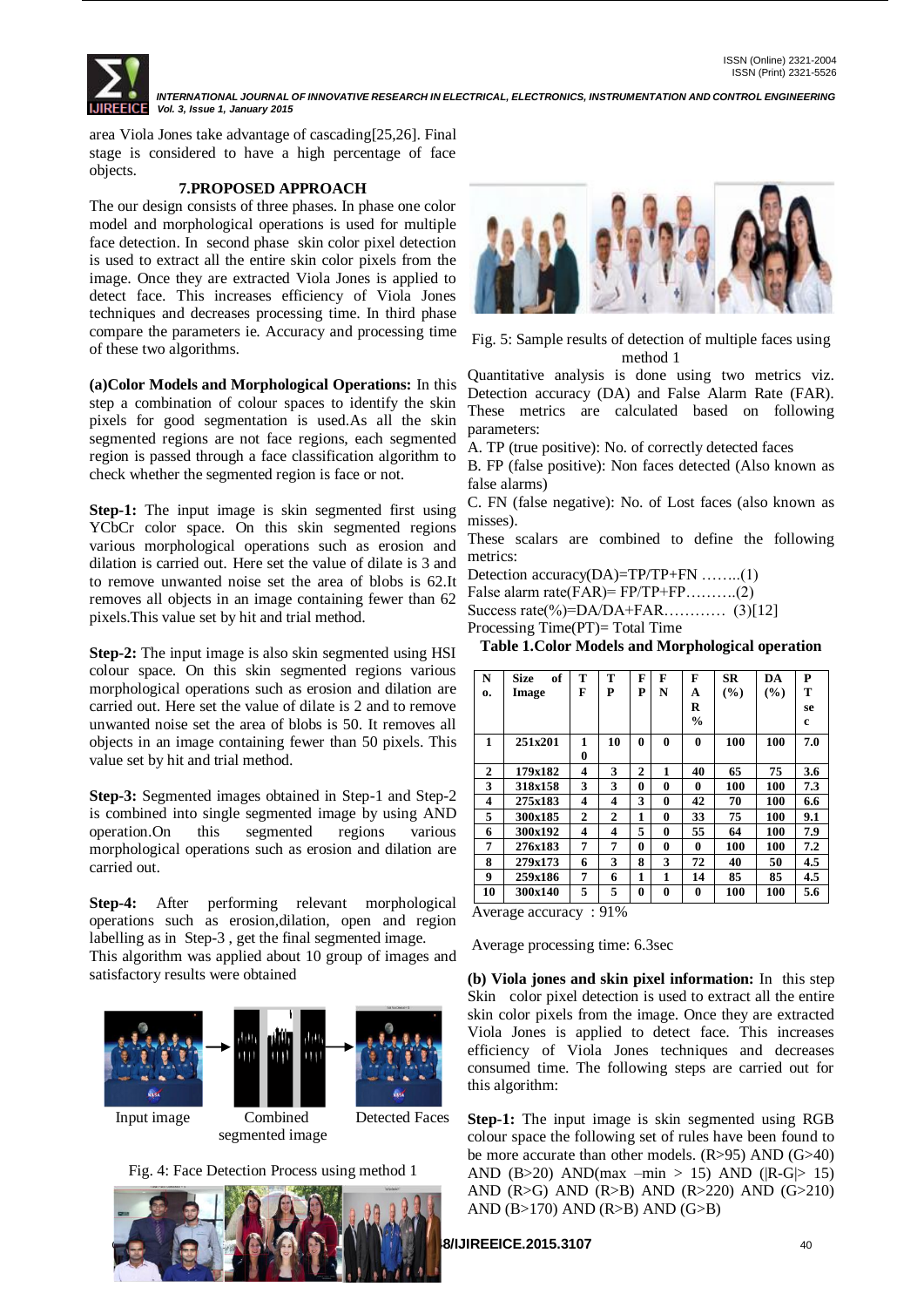

Step-2: When the skin is extracted after that Viola-Jones operations. In the second method, Viola Jones algorithm is is applied to detect faces.

This algorithm was applied on 10 group of images and satisfactory results were obtained.



 Input Image Segmented Image Detected Faces Fig. 6: Face Detection Process using method 2





7: Sample results of detection of multiple faces using method 2

| Table 2. Color Model and Viola Jones |                   |              |   |          |                |               |               |               |     |
|--------------------------------------|-------------------|--------------|---|----------|----------------|---------------|---------------|---------------|-----|
| N                                    | <b>Size</b><br>of | т            | т | F        | F              | F             | SR            | DA            | PT  |
| 0.                                   | Image             | F            | P | P        | N              | A             | $\frac{0}{0}$ | $\frac{0}{0}$ | sec |
|                                      |                   |              |   |          |                | R             |               |               |     |
|                                      |                   |              |   |          |                | $\frac{0}{0}$ |               |               |     |
| 1                                    | 251x201           | 10           | 5 | $\bf{0}$ | 5              | 0             | 100           | 50            | 6.9 |
| $\overline{2}$                       | 179x182           | 4            | 4 | $\bf{0}$ | 0              | 0             | 100           | 100           | 3.4 |
| 3                                    | 318x158           | 3            | 3 | $\bf{0}$ | 0              | 0             | 100           | 100           | 5.7 |
| 4                                    | 275x183           | 4            | 4 | 0        | 0              | 0             | 100           | 100           | 5.5 |
| 5                                    | 300x185           | $\mathbf{2}$ | 2 | $\bf{0}$ | 0              | 0             | 100           | 100           | 5.4 |
| 6                                    | 300x192           | 4            | 4 | 0        | 0              | 0             | 100           | 100           | 6.2 |
| 7                                    | 276x183           | 7            | 7 | $\bf{0}$ | 0              | 0             | 100           | 100           | 5.4 |
| 8                                    | 279x173           | 6            | 6 | 0        | 0              | 0             | 100           | 100           | 3.2 |
| 9                                    | 259x186           | 3            | 2 | $\bf{0}$ | 1              | 0             | 100           | 66            | 3.3 |
| 10                                   | 300x140           | 3            | 3 | 0        | $\overline{2}$ | 0             | 100           | 60            | 6.0 |

Average accuracy : 88%

Average processing time: 5.1se**c**

**8. COMPARISON OF TWO ALGORITHMS: Table 3.Comparison Table of algorithm 1 & algorithm 2:**

| 10 01 00111pm 19911 Tuble of Migorithm 1 to Migorithm 21 |                                                  |                                                                |                                         |  |  |  |
|----------------------------------------------------------|--------------------------------------------------|----------------------------------------------------------------|-----------------------------------------|--|--|--|
| Sr.<br>No.                                               | Average<br>Values of<br>evaluation<br>parameters | Skin color<br>models and<br>Morphological<br><b>Operations</b> | Skin color<br>models and<br>Viola jones |  |  |  |
|                                                          | Accuracy%                                        | 91%                                                            | 88%                                     |  |  |  |
| 2.                                                       | <b>Processing</b><br>Time(sec)                   | 6.3 <sub>sec</sub>                                             | 5.1 sec                                 |  |  |  |

#### **9. CONCLUSION**

In this research work, two different approaches were tested for multiple face detection in color images. In first approach, face detection is performed with the help of YCbCr and HSI color models and some morphological

tested along with RGB color model. It is found that accuracy of first algorithm is more but it requires more processing time as compared to other. The average processing time required for first algorithm is about 6.3sec, whereas for second algorithm it is 5.1sec.One more important observation is made in this work, that, if one method gives good results for an image then second method may or may not give significant results for the same image. It is observed that the first algorithm is suitable for simple background and different lightning conditions of images and the second algorithm is suitable for simple as well as complex background of images.

**Future scope :** In this work only two color models (YCbCr &HSI) are tested alongwith morphological operations and RGB color model tested with Viola Jones algorithms. In future, other color models can also be applied for further improvement of performance of these algorithms.

#### **REFERENCES**

- [1] Atish Udayashankar, Kowshik, A.R. ; Chandramouli, S. ; Prashanth, H.S. Assistance for the Paralyzed Using Eye Blink Detection",2012 Fourth International Conference on Digital Home (ICDH), 23-25 Nov. 2012,pp 104 – 108.
- [2] A Phirani, S K Patel, A Das, R Jain, V Joshi, and H Singh, "Face Detection using MATLAB", proceedings of the International Conference on Optoelectronics and Image Processing (ICOIP ), China,November 11-12, 2010, Volume-I, pp 545 – 548.
- [3] A. Amjad A. Griffiths M.N. Patwary " Multiple face detection algorithm using colour skin modelling" Published in IET Image Processing ,july 2012.
- [4] Baozhu Wang, Xiuying Chang, Cuixiang Liu "A Robust Method for Skin Detection and Segmentation of Human Face", School of Information and Engineering Hebei University of Technology Tianjin, China, 1-3 Nov. 2009,pp 290 – 293.
- [5] Cai,J,Goshtasby, A. and Yu, C., "Detecting Human Faces in Color Images," Proceedings of International Workshop on Multi-Media Database Management Systems, 1998,pp. 124-131.
- [6] Chen Aiping, Pan Lian, Tong Yaobin, Ning Ning, "Face Detection Technology Based on Skin Color Segmentation and Template Matching", Second International Workshop on Education Technology and Computer Science,2010.
- [7] Choopol Phromsuthirak, Sumet Umchid," Development of a Geometrical Algorithm for Eye Detection in Color Images"Biomedical Engineering International Conference (BMEiCON), 5-7 Dec. 2012,pp 1-5.
- [8] D.Chai and K.N. Ngan,"Face Segmentation using Skin-Color Map in a Videophone Applications" IEEE Transactions on Circuits and Systems for Video Technology, Vol.9 No 4, 1999,pp.551-564.
- [9] D. Sidibe, P. Montesinos, S. Janaqi, "A Simple and Efficient Eye Detection Method in Color Images'' "International Conference on Image and Vision Computing New Zealand 2006.
- [10] Duan-Sheng Chen, Zheng-Kai Liu."Generalized Haar-like Features for Fast Face Detection". Conference on Machine Learning and Cybernetics, 2007*.* Hong Kong, pp. 2131-2135.
- [11] Dazhi Zhang, Boying Wu, Jiebao Sun, Qinglei Liao "A Face Detection Method Based on Skin Color Model**"** Proceedings of the 11th Joint Conference on Information Sciences ,2008.
- [12] Dhaval Pimplaskar ,Dr. M.S. Nagmode, Atul Borkar " Real Time Eye Blinking Detection and Tracking Using Opencv" Int. Journal of Engineering Research and Applications, Vol. 3, Issue 5, Sep-Oct 2013, pp.1780-1787.
- [13] Fattah Alizadeh, Saeed Nalousi, Chiman Savari "Face Detection in Color Images using Color Features of Skin" World Academy of Science, Engineering and Technology, 2011.
- [14] HC Vijay Lakshmi, S. PatilKulakarni,'' Segmentation Algorithm for Multiple Face Detection for Color Images with Skin tone region'', International Conference on Signal Acquisition and Processing,2010.